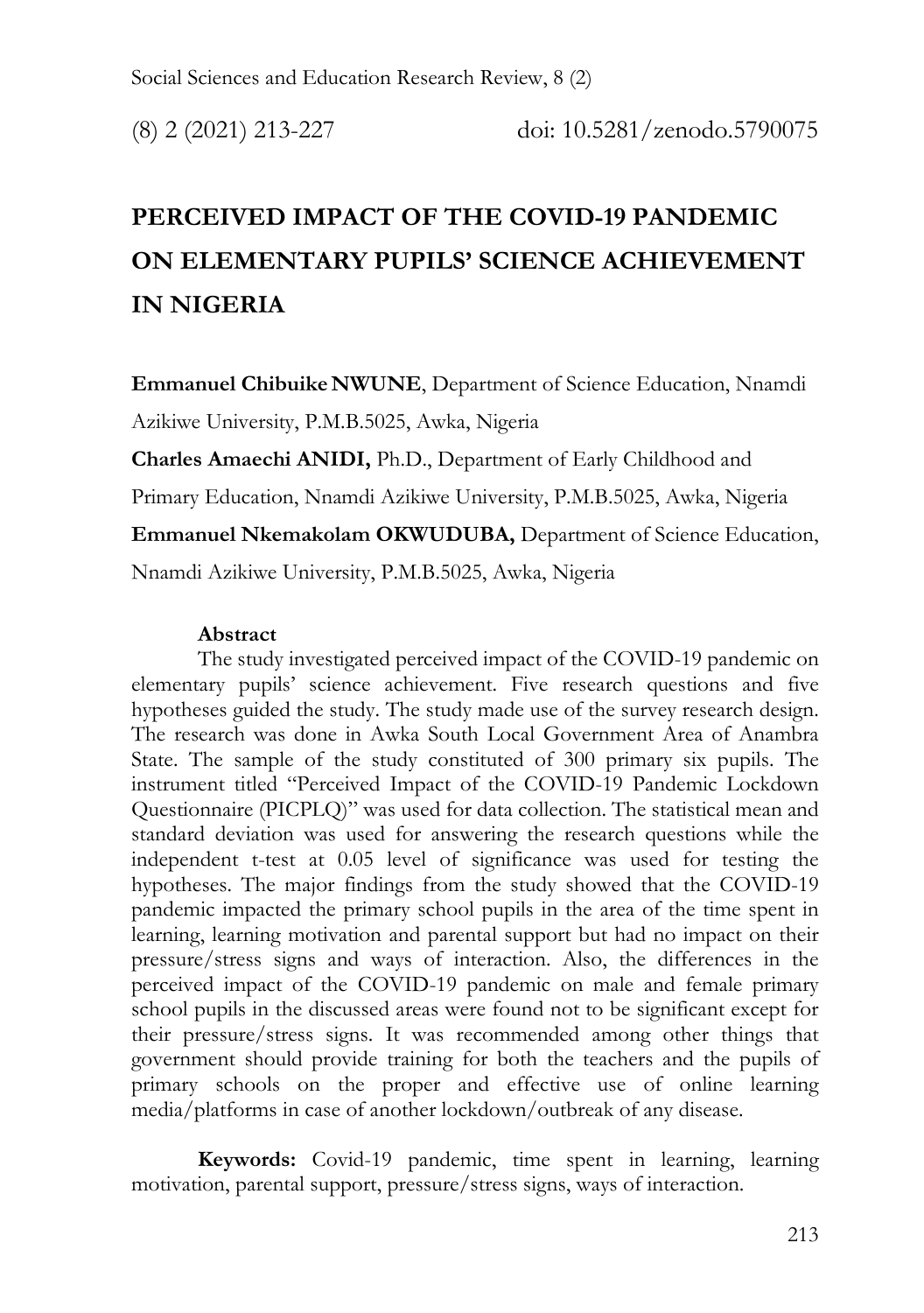#### **Introduction**

The year 2019 was a very significant year in the history of the world as it saw the outbreak of SARS-CoV-2 (COVID-19) corona virus in Wuhan, China which was later declared by the World Health Organization (WHO) as a global pandemic (Zhao et al., 2020) and this led to a total lockdown in major countries of the world, Nigeria inclusive. In an effort to contain the spread of the virus, Nigeria, with the announcement by the Minister for Health on the  $27<sup>th</sup>$  of March 2020 shut down all her educational institutions in the country resulting in the abrupt cutting shut of the second term of the 2019/2020 academic session which lasted for several months before the eventual reopening of schools. This shutdown of her educational institutions just like most countries of the world, led to the temporal suspension of the face-to-face classroom instruction (Oyinloye, 2020). She then advocated for a change in classroom teaching and learning involving face-to-face classroom interaction to online teaching and learning which necessitated pupils to take their classes from environments other than the normal classrooms. Literature (Huber & Helm, 2020; Oyinloye, 2020; Sonnemann & Goss, 2020) further posited that this change to online classes forced pupils to adapt to new environmental, technological and psychological learning conditions which impacted the pupils in the following ways; time spent in learning, pressure/stress signs, ways of pupils' interaction, learning motivation and parental support amongst others.

Huber and Helm (2020) observed that during the pandemic, pupils spent lesser amount of time in learning while using online learning platforms because the pandemic took the control of active learning time from the teachers and handed it over to the learners as well as their parents. The learners now as well as their parents determined the amount of time spent in learning during online classes since they could join or exit the online classes at will. Sonnemann and Goss (2020) also asserted that students learnt very little during the pandemic's disruption of the normal face-to-face teacher-student interaction which occasioned online learning. They further asserted that the disadvantaged students who could not access online learning platforms suffered most from the loss of learning/study time. Oyinloye (2020) asserted that for Nigeria with a less developed e-learning platforms for schools, her students tend to suffer most from the loss of learning hours. With respect to pressure/stress signs, Sprang and Silman (2013) showed in their work that children who were isolated or quarantined during pandemic diseases are more likely to suffer from acute stress disorder, adjustment disorder, and grief; Steele and Kuban (2011) maintained that such adverse psychological factors may affect learners and the learning process. Oyinloye posited that the COVID-19 pandemic necessitated an unprepared and forceful lockdown, isolation and quarantining as part of measure to curb the much "dreaded disease". The exertion of this measure cuts across all ages and levels of education but primary school pupils could actually be the ones most hit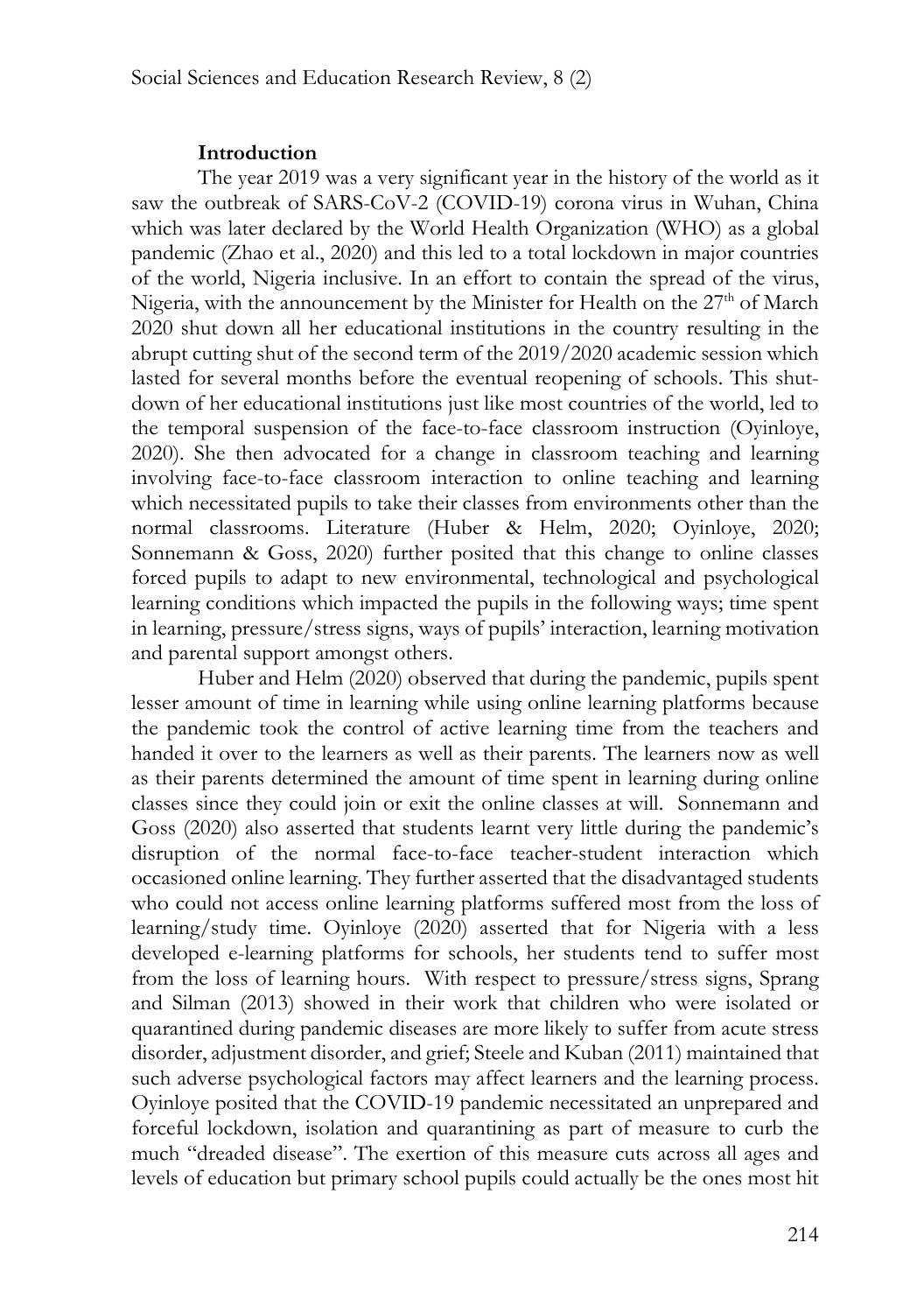by these measures considering their tenderness and their low tendency to adjust and adapt to new conditions in the environment.

As regarding ways of pupils' interaction, Huber and Helm (2020) posited that the pandemic limited teacher-student as well as student-student interactions in the classroom but allowed only a limited form of interaction with the online learning facilities. Considering the role classroom interactions play in students' learning according to Goodman et al. (2015), the primary school pupils are considered most vulnerable to any form of limitations in these interactions and they also tend to lose the social skills which these interactions provide for their future personal and professional growth. Sacerdote (2011) also observed that the school environment influences achievement through peer effects since being in a classroom provides students the opportunity to interact with their classmates and thus produce important positive externalities. Peer effects may operate through many different channels like students teaching each other and getting improvement together, classmates' high achievements may motivate the student (through competition or social influence) to work harder and the student can also develop an interest in their studies. But the isolation/social distancing as emphasized in some of the protocols for containing the COVID-19 disease may not have provided such opportunities for primary school pupils.

As touching the condition of learning motivation, Elikai and Schuhmann (2010) concluded from their work that grades can motivate pupils to learn since pupils may be more externally motivated to learn if they know that their learning will be assessed but considering Nigeria's less developed e-learning platforms (Oyinloye, 2020), proper and effective assessment of pupils' learning using these platforms may not be feasible and this could actually discourage pupils' learning as they realize their learning would not be assessed. With respect to the condition of parental support, Anger and Heineck (2010) correlated students' cognitive skills to parental support and this goes to show that parental support both cognitively and otherwise (Holmund et al. 2008; Vigdor et al. 2014) is essential for improved pupils' learning. But with the economic hardship brought upon the greater Nigerian population as observed by Oyinloye (2020), parents especially from the low class families spent lesser time with their children at home regardless of the lockdown, as they sought for other means of survival and sustenance of the family after their means of livelihood was halted by the lockdown and government's incentives to cushion the adverse effect of the pandemic was not forth-coming. They also were not able to provide some of the educational resources needed for their children's participation in online learning. The perceived impact of the COVID-19 pandemic on primary school pupils may vary based on pupils' gender.

Okeke (2011) defined gender as the social or cultural construct, characteristics, behaviours and roles which society ascribes to males and females. It is also defined by Ezeh (2013) as the personality traits, attitudes, behaviours, values, relative power, influence, roles and expectation that society ascribes to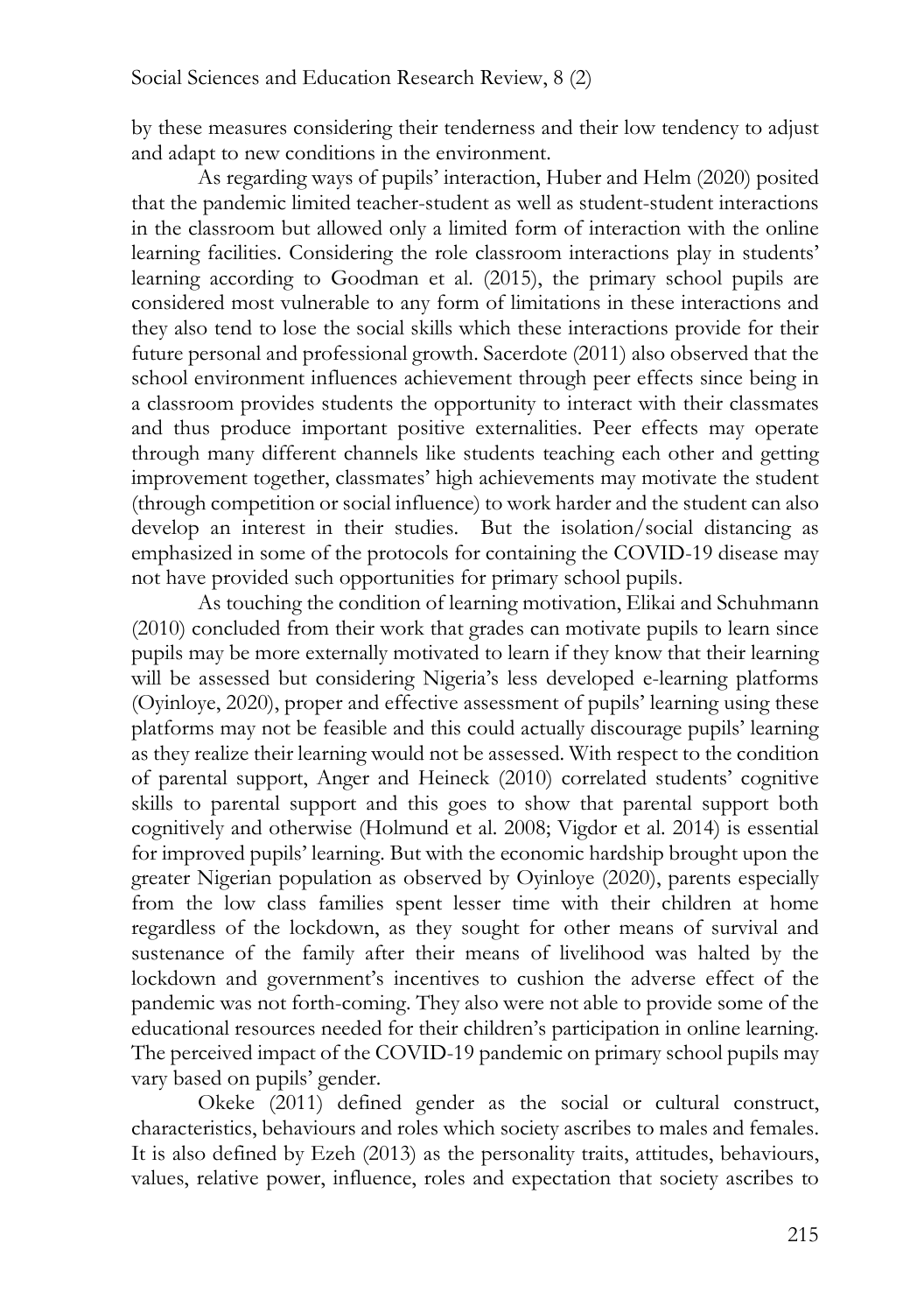the two sexes (male and female) on a differential basis. The perceived impact of the COVID-19 pandemic on primary school pupils' time spent in learning, pressure/stress symptoms, ways of pupils' interaction, learning motivation and parental support may vary and this could be as a result of the stereotyped responsibilities assigned to the male and female children in the home (Onyeizugbo, 2003).

Although several researchers from around the world have carried out studies on COVID-19 pandemic as it relates the educational sector, this study is an attempt to however, cover the literature gap on the perceived impact of the COVID-19 pandemic on primary school pupils in Awka South, Anambra State, Nigeria.

### **Purpose of the Study**

The main purpose of this study was to determine the perceived impact of the COVID-19 pandemic on primary school pupils in Awka South. Specifically, the study seeks to find out:

1. the perceived impact of the COVID-19 pandemic on the male and female primary school pupils' time spent in learning in Awka South

2. the perceived impact of the COVID-19 pandemic on the male and female primary school pupils' pressure and stress signs in Awka South

3. the perceived impact of the COVID-19 pandemic on the male and female primary school pupils' ways of interaction in Awka South

the perceived impact of the COVID-19 pandemic on the male and female primary school pupils' learning motivation in Awka South

5. the perceived impact of the COVID-19 pandemic on the male and female primary school pupils' parental support in Awka South

# **Research Questions**

The following research questions guided the study:

1. What is the perceived impact of the COVID-19 pandemic on the male and female primary school pupils' time spent in learning in Awka South?

2. What is the perceived impact of the COVID-19 pandemic on the male and female primary school pupils' pressure and stress signs in Awka South?

3. What is the perceived impact of the COVID-19 pandemic on the male and female primary school pupils' ways of interaction in Awka South?

4. What is the perceived impact of the COVID-19 pandemic on the male and female primary school pupils' learning motivation in Awka South?

5. What is the perceived impact of the COVID-19 pandemic on the male and female primary school pupils' parental support in Awka South?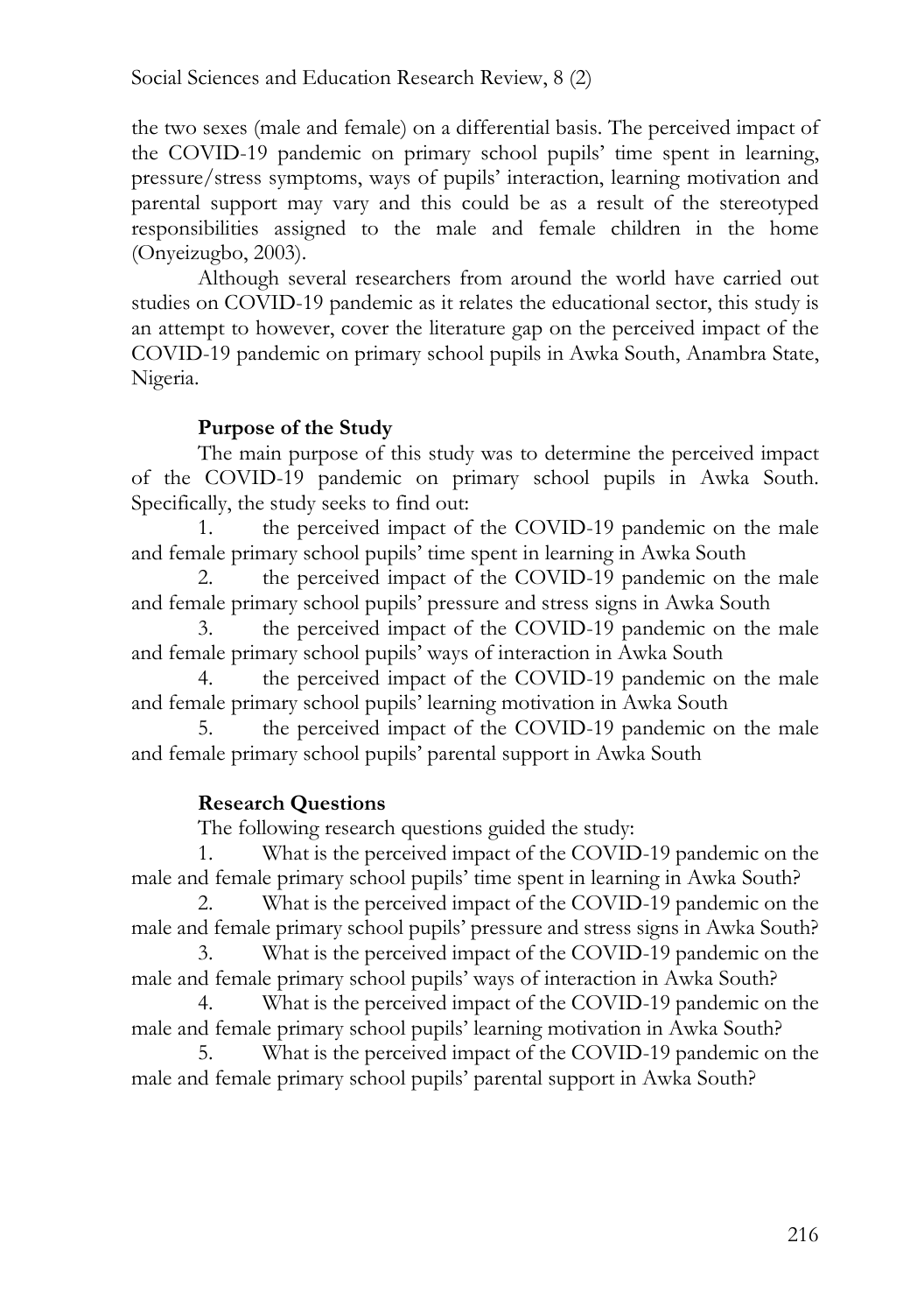# **Hypotheses**

The following null hypotheses were tested at 0.05 level of significance:

1. There is no significant difference in the perceived impact of the COVID-19 pandemic on the male and female primary school pupils' time spent in learning in Awka South.

2. There is no significant difference in the perceived impact of the COVID-19 pandemic on the male and female primary school pupils' pressure/stress signs in Awka South.

3. There is no significant difference in the perceived impact of the COVID-19 pandemic on the male and female primary school pupils' ways of interaction in Awka South.

4. There is no significant difference in the perceived impact of the COVID-19 pandemic on the male and female primary school pupils' learning motivation in Awka South.

5. There is no significant difference in the perceived impact of the COVID-19 pandemic on the male and female primary school pupils' parental support in Awka South.

# **Method**

The study adopted the survey research design. This type of design (Anikweze, 2013) involves a detailed and critical examination of a topic or situation with a view of finding out what is and how it is.

The target population of the study comprised of all the 4,225 primary five and six pupils in Awka South LGA of Anambra State. The choice of primary five and six pupils was based on the fact that the pupils have been sufficiently exposed to primary education and they are expected to have attained certain level of intellectual ability to be able to answer raised questions bothering on the impact the COVID-19 pandemic had on them. Simple random sampling technique was used in constituting a sample of 300 primary school pupils for the study.

A self constructed instrument by the researchers titled "Perceived Impact of the COVID-19 Pandemic Questionnaire (PICPQ)" was used for collecting data. The PICPQ was developed with a four-point rating scale of strongly agree (SA), agree (A), disagree (D) and strongly disagree. The statistical mean was used for answering the research questions while the independent t-test at 0.05 level of significance was used for testing the hypotheses.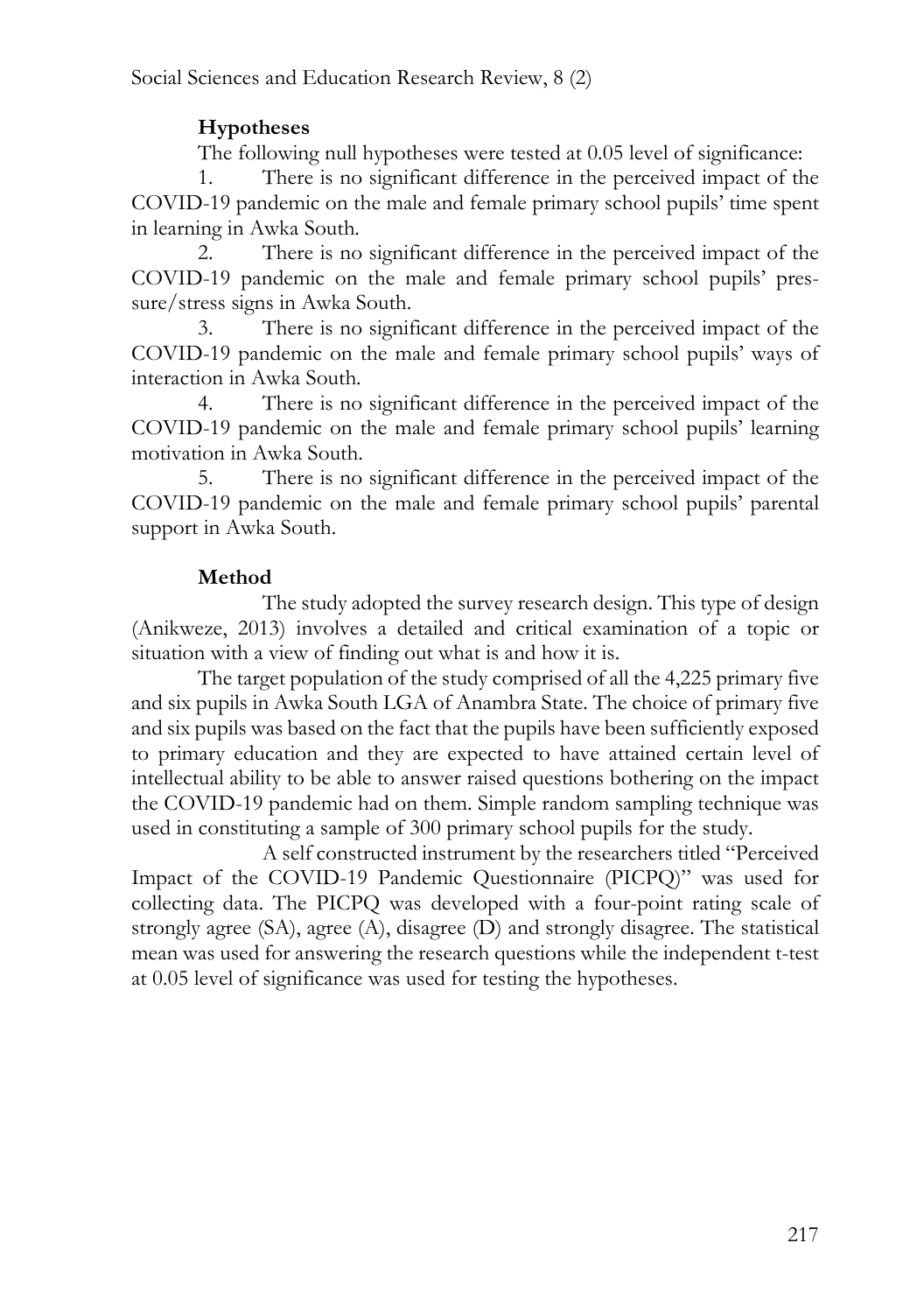### **Results and Discussion**

**Research question 1**: What is the perceived impact of the COVID-19 pandemic on the male and female primary school pupils' time spent in learning in Awka South?

**Table 1**: Perceived Impact of the COVID-19 Pandemic on the Male and Female Primary School Pupils' Time Spent In Learning in Awka South.

|   |                                                                                      | Male |             |      |              | Female |      |      |        |
|---|--------------------------------------------------------------------------------------|------|-------------|------|--------------|--------|------|------|--------|
|   |                                                                                      |      |             |      |              |        |      |      |        |
|   |                                                                                      | N    | Mean        | Std  | Remark       | N      | Mean | Std  | Remark |
| 1 | I was not involved in 159<br>any online classes                                      |      | 2.97        | .97  | $\mathsf{A}$ | 141    | 2.90 | .82  | A      |
| 2 | I spent much time                                                                    | 159  | 2.79        | 1.04 | $\mathbf{A}$ | 141    | 2.76 | 1.00 | A      |
| 3 | playing<br>I spent much time in<br>online classes                                    | 159  | 2.76        | 1.08 | A            | 141    | 3.05 | 1.06 | A      |
| 4 | I could not concentrate<br>during online classes                                     |      | 2.83        | 1.13 | A            | 141    | 2.89 | .99  | A      |
| 5 | I enjoyed online classes                                                             | 159  | 2.03        | 1.01 | D            | 141    | 1.84 | 1.02 | D      |
| 6 | I spent most of my time<br>watching television                                       | 159  | 2.69        | 1.05 | $\mathsf{A}$ | 141    | 2.78 | .97  | A      |
| 7 | I could not use teaching<br>and learning facilities for<br>online classes            |      | 159<br>2.65 | 1.07 | A            | 141    | 2.60 | 1.15 | A      |
| 8 | had<br>$\mathbf{L}$<br>$\overline{p}$<br>to<br>access<br>facilities<br>for<br>online | 159  | 3.03        | .90  | A            | 141    | 2.71 | .54  | A      |
|   | classes                                                                              |      | 2.74        |      |              |        |      | .54  | A      |
|   | Time spent in learning                                                               | 159  |             | .54  | А            | 141    | 2.73 |      |        |

Result on table 1 shows the mean and standard deviations of respondents on the perceived impact of the COVID-19 pandemic on the male and female primary school pupils' time spent in learning in Awka south Local Government Area. The result shows that all the items except item 5 for both male and female pupils' had mean ratings above 2.50 set as criterion level. This shows that both male and female primary school pupils have the same perception on the impact of the COVID-19 pandemic on primary school pupils' time spent in learning. The respondents agreed in overall that the COVID-19 pandemic had some impact on the time they spent in learning thus corroborating the studies of Huber and Helm (2020) Oyinloye (2020) and Sonnemann & Goss (2020). This observed finding could be as a result of the transition from face-to-face teaching and learning to online teaching and learning which in Nigeria is still less developed and lacks proper, sufficient and efficient resources for its actualization.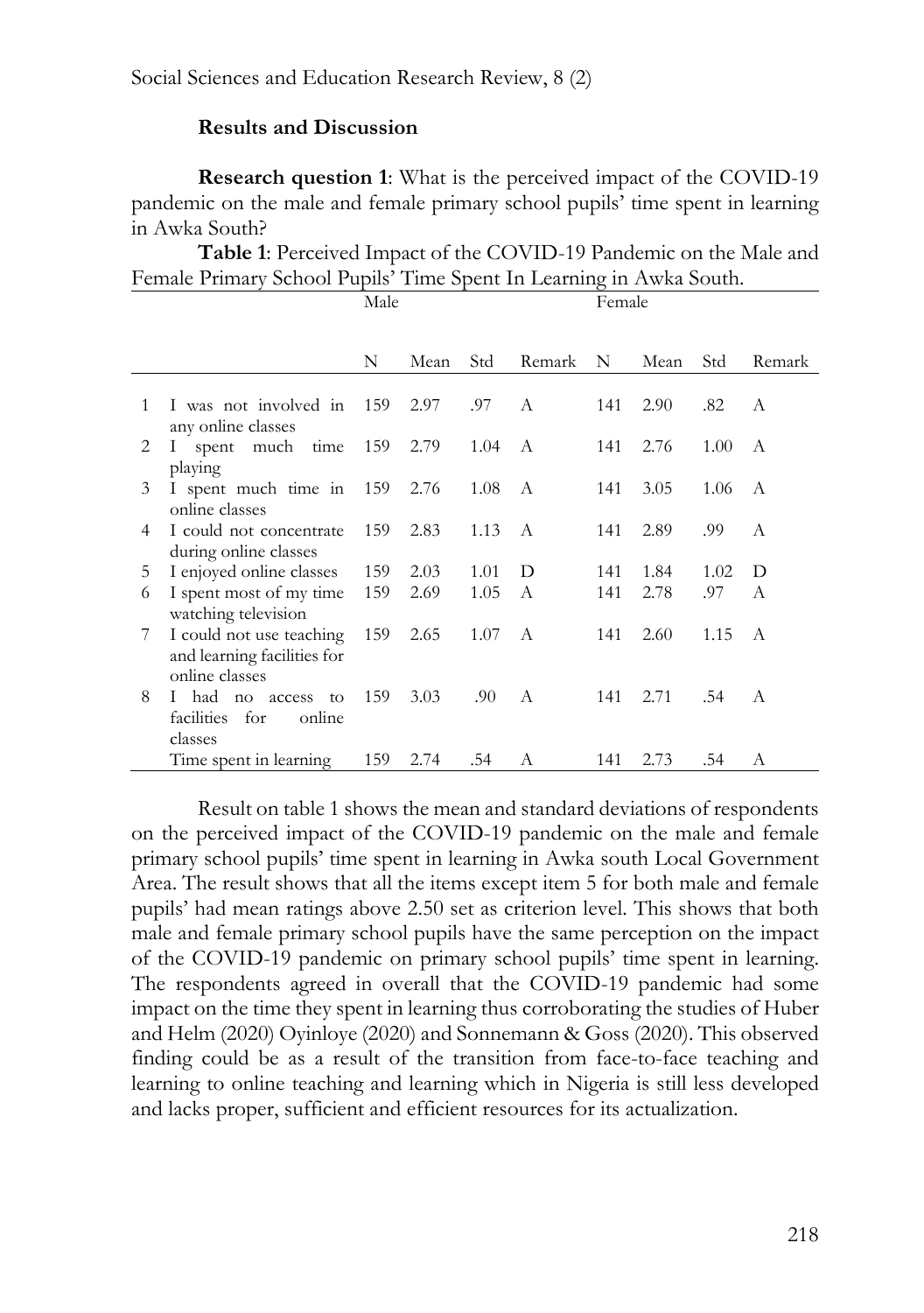**Research question 2**: What is the perceived impact of the COVID-19 pandemic on the Male and Female Primary School Pupils' Pressure and Stress Signs in Awka South?

**Table 2**: Perceived Impact of the COVID-19 Pandemic on the Male and Female Primary School Pupils' Pressure and Stress Signs in Awka South.

|   |                                                              | Male |      |      |              | Female |      |       |              |
|---|--------------------------------------------------------------|------|------|------|--------------|--------|------|-------|--------------|
|   |                                                              | N    | Mean | Std  | Remark       | N.     | Mean | Std   | Remark       |
| 1 | Мy<br>parents<br>never<br>allowed me to play                 | 159  | 2.87 | 1.00 | $\mathbf{A}$ | 141    | 2.68 | 1.03  | A            |
| 2 | My parents engaged<br>with<br>excess<br>me<br>academic work  | 159  | 2.03 | 1.02 | D            | 141    | 1.99 | 1.07  | D            |
| 3 | Being indoor most of 159<br>the time made life<br>unbearable |      | 2.08 | 1.09 | D            | 141    | 1.69 | .95   | D            |
| 4 | I was overburdened<br>with house chores                      | 159  | 2.42 | 1.09 | D            | 141    | 2.24 | 1.16  | D            |
| 5 | felt<br>bored<br>L<br>and<br>unhappy                         | 159  | 2.43 | 1.06 | D            | 141    | 2.17 | 1.23  | D            |
| 6 | My private<br>home<br>teacher gave me much<br>assignments    | 159  | 2.69 | 1.05 | $\mathsf{A}$ | 141    | 2.64 | 1.10  | $\mathsf{A}$ |
| 7 | Online classes was very<br>stressful                         | 159  | 2.60 | 1.09 | A            | 141    | 2.48 | 1.16  | A            |
| 8 | Online<br>classes<br>presented<br>excess<br>workload to me   | 159  | 2.32 | 1.08 | D            | 141    | 2.27 | 1.145 | D            |
|   | <b>Stress</b><br>Pressure<br>and<br>Signs                    | 159  | 2.43 | .53  | D            | 141    | 2.27 | .59   | D            |

Result on table 2 shows the mean and standard deviations of respondents on the perceived impact of the COVID-19 pandemic on the male and female primary school pupils' pressure/stress signs in Awka south Local Government Area. The result shows that items 1, 6 and 7 for both male and female pupils' had mean ratings above 2.50 set as criterion point, while both also disagreed on the statements in items 2, 3, 4, 5 and 8 because their mean scores are less than 2.50. In overall, the pupils disagreed that the COVID-19 pandemic impacted their pressure and stress signs. The unprepared and forceful lockdown, isolation and quarantining caused by the COVID-19 pandemic as also observed by Oyinloye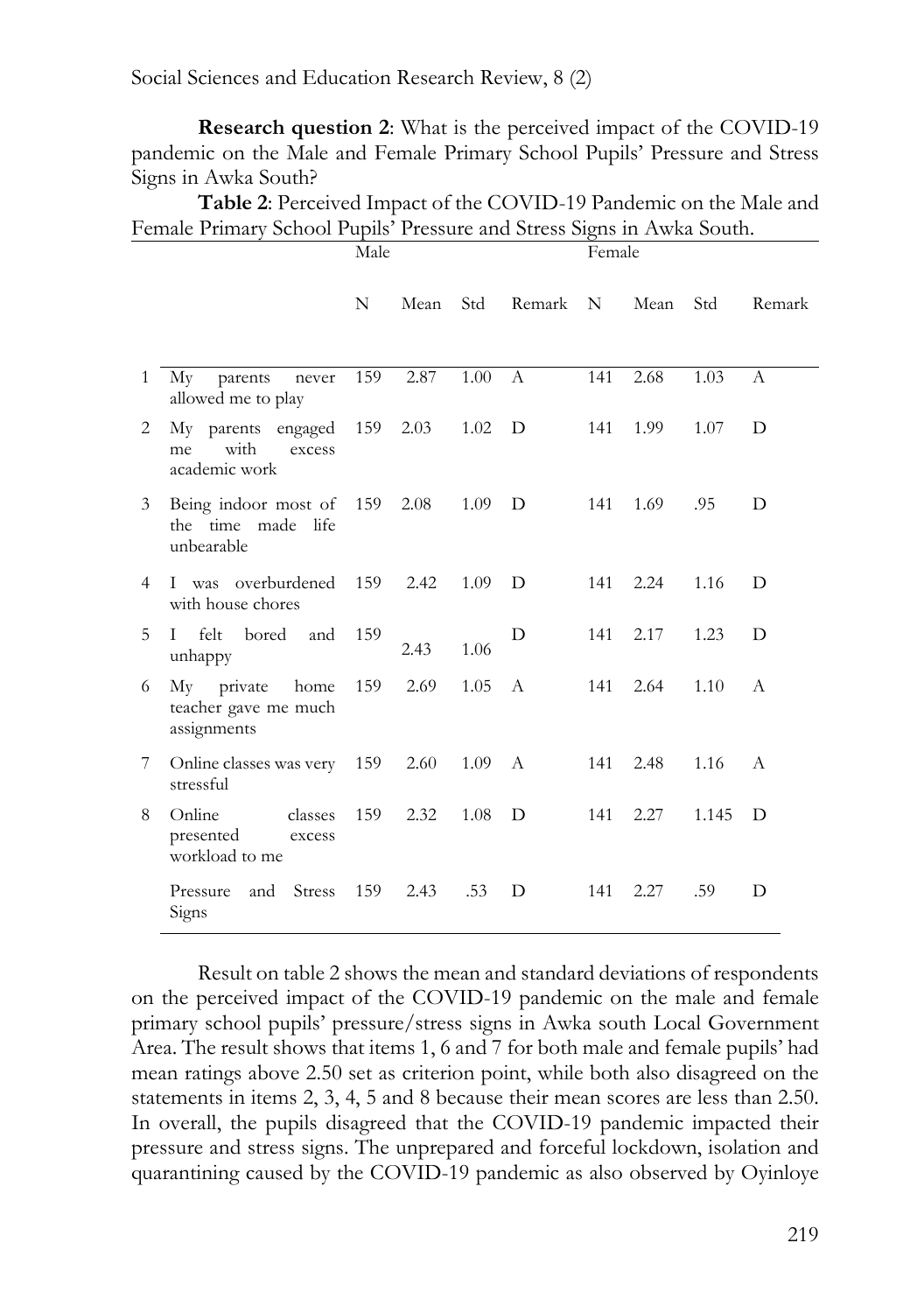(2020) did not actually cause any pressure/stress signs in pupils as was proposed by Sprang and Silman (2013) and Steele and Kuban (2011). This contradicting finding could be as a result of their exposure to other productive activities such as online classes, home lesson amongst others even under lockdown.

**Research question 3**: What is the perceived impact of the COVID-19 pandemic on the male and female primary school pupils' ways of interaction in Awka South?

**Table 3**: Perceived Impact of the COVID-19 Pandemic on the male and female Primary School Pupils' ways of Interaction in Awka South.

| S/N          |                                                                                | Male |      |      |        | Female |      |      |              |
|--------------|--------------------------------------------------------------------------------|------|------|------|--------|--------|------|------|--------------|
|              |                                                                                |      |      |      |        |        |      |      |              |
|              |                                                                                | N    | Mean | Std  | Remark | N      | Mean | Std  | Remark       |
| $\mathbf{1}$ | I could not see most<br>of my friends                                          | 159  | 1.63 | .76  | D      | 141    | 1.48 | .85  | D            |
| 2            | I spent most of my<br>time indoor                                              | 159  | 1.74 | .94  | D      | 141    | 1.60 | .93  | D            |
| 3            | My parents restricted<br>my movement                                           | 159  | 1.91 | 1.00 | D      | 141    | 1.85 | 1.08 | D            |
| 4            | I was always<br>sad<br>because I was not<br>allowed to play with<br>my friends | 159  | 2.22 | 1.18 | D      | 141    | 2.04 | 1.05 | D            |
| 5            | indoors<br>Staying<br>made me read more                                        | 159  | 2.99 | 1.04 | A      | 141    | 3.22 | .99  | $\mathsf{A}$ |
| 6            | I had sufficient time<br>interacting with my<br>family                         | 159  | 3.16 | .92  | A      | 141    | 3.31 | .96  | A            |
| 7            | Reading/learning<br>bored me                                                   | 159  | 2.69 | .98  | A      | 141    | 2.74 | .99  | A            |
| 8            | I enjoyed interacting<br>with my books                                         | 159  | 2.85 | .99  | A      | 141    | 2.74 | .98  | A            |
|              | Ways of Interaction                                                            | 159  | 2.39 | .39  | D      | 141    | 2.36 | .40  | D            |

Result on table 3 shows the mean and standard deviations of respondents on the perceived impact of the COVID-19 pandemic on primary school pupils' ways of interaction in Awka south Local Government Area. The result shows that both male and female primary school pupils' had the same perception of agree on items 5, 6, 7, and 8 as their mean ratings on the items are above 2.50 set as criterion point and disagreed on items 1, 2, 3 and 4 since their mean scores are below 2.50 criterion point. Overall, the respondents disagreed that the COVID-19 pandemic impacted on their ways of interaction. This finding is in contradiction to the findings of Huber and Helm (2020). The respondents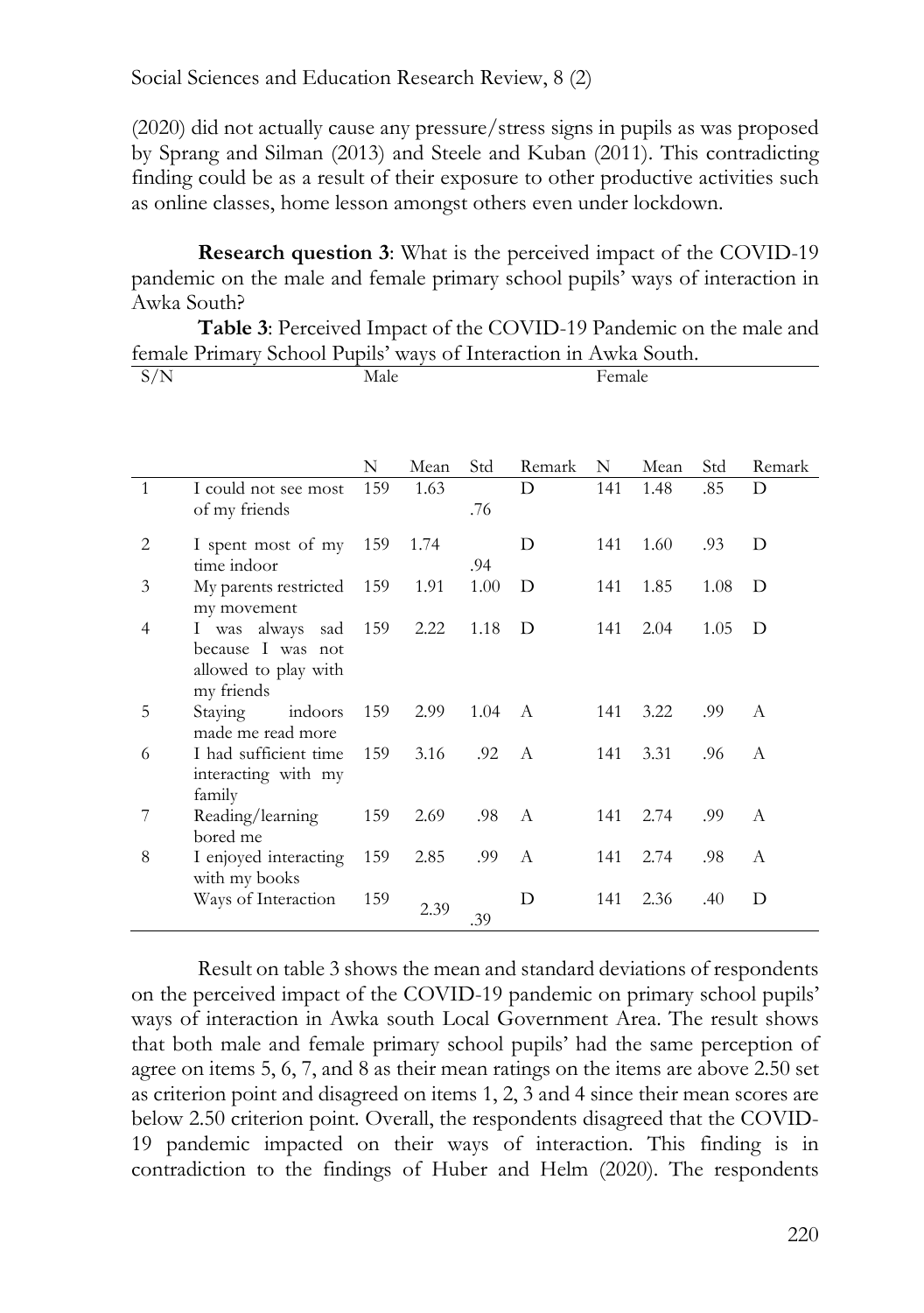maintained that their ways of interaction remained the same regardless of the COVID-19 pandemic.

**Research question 4**: What is the perceived impact of the COVID-19 pandemic on the male and female primary school pupils' learning motivation in Awka South?

**Table 4**: Perceived Impact of the COVID-19 Pandemic on the Male and Female Primary School Pupils' Learning Motivation in Awka South.

| S/N            |                                                                                | Male |      |      |              | Female |      |      |               |
|----------------|--------------------------------------------------------------------------------|------|------|------|--------------|--------|------|------|---------------|
|                |                                                                                |      |      |      |              |        |      |      |               |
|                |                                                                                | N    | Mean | Std  | Remark       | N      | Mean | Std  | Remark        |
| $\mathbf{1}$   | My<br>parents<br>motivated<br>me<br>to                                         | 159  | 3.06 | 1.09 | A            | 141    | 3.13 | 1.19 | A             |
| 2              | learn<br>Online<br>teaching<br>made<br>learning<br>difficulty                  | 159  | 2.50 | 1.09 | $\mathbf{A}$ | 141    | 2.47 | 1.03 | D             |
| $\mathfrak{Z}$ | I enjoyed online<br>classes                                                    | 159  | 2.89 | 1.12 | A            | 141    | 2.94 | 1.09 | $\mathsf{A}$  |
| 4              | Online teaching and<br>learning is boring                                      | 159  | 2.83 | .98  | $\mathsf{A}$ | 141    | 2.74 | .969 | А             |
| 5              | online<br>L<br>found<br>teaching and learning<br>very exciting                 | 159  | 2.85 | 1.11 | $\mathsf{A}$ | 141    | 2.76 | 1.12 | $\mathcal{A}$ |
| 6              | I saw online classes<br>as a waste of time,<br>money and effort                | 159  | 2.81 | .92  | $\mathsf{A}$ | 141    | 2.60 | .916 | $\mathsf{A}$  |
| 7              | Lack<br>of<br>proper<br>planning<br>made<br>online<br>classes<br>uninteresting | 159  | 2.31 | 1.11 | D            | 141    | 2.53 | 1.00 | D             |
| 8              | I lacked motivation<br>for online classes                                      | 159  | 2.67 | 1.08 | A            | 141    | 2.72 | .936 | А             |
|                | Learning Motivation                                                            | 159  | 2.74 | .56  | А            | 141    | 2.74 | .576 | А             |

Result on table 4 shows the mean and standard deviations of respondents on the perceived impact of the COVID-19 pandemic on the male and female primary school pupils' learning motivation in Awka South. Result shows that the male and female primary school pupils shared the same opinion as touching every item except item 7 where the female primary school pupils disagreed with their male counterparts over online classes making learning difficult. In overall, the pupils agreed that the COVID-19 pandemic had some impact on their learning motivation. The inability for a proper and efficient assessment of pupils' learning due to Nigeria's less developed e-learning platforms as observed by Oyinloye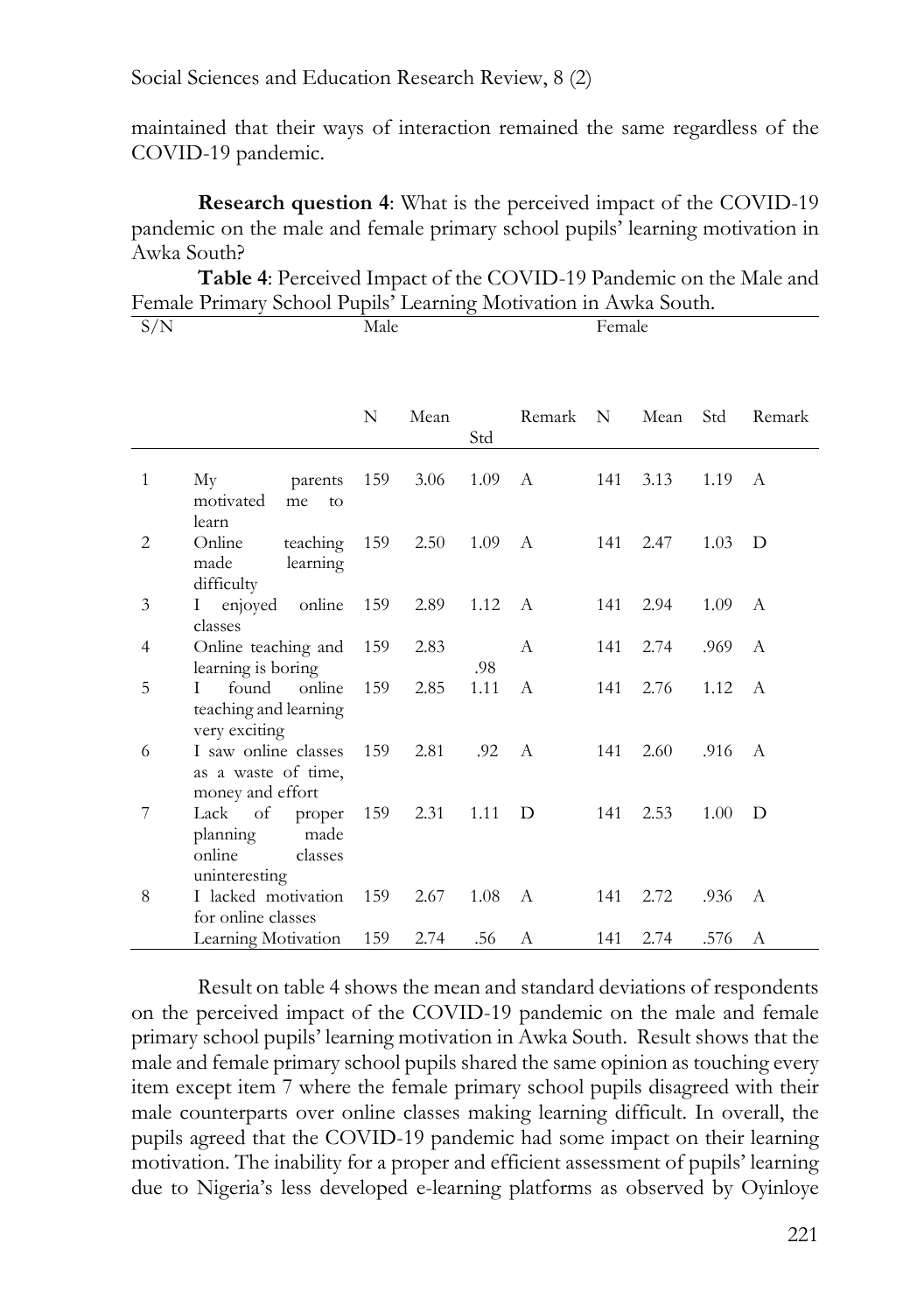(2020) could have discouraged the pupils from learning as they realize that their learning may not be assessed.

**Research question 5**: What is the perceived impact of the COVID-19 pandemic on the male and female primary school pupils' parental support in Awka South?

**Table 5**: Perceived Impact of the COVID-19 Pandemic on the Male and Female Primary School Pupils' Parental Support in Awka South.

| S/N            |                                                                                           | Male |      |      |              | Female |      |      |              |  |
|----------------|-------------------------------------------------------------------------------------------|------|------|------|--------------|--------|------|------|--------------|--|
|                |                                                                                           |      |      |      |              |        |      |      |              |  |
|                |                                                                                           |      |      |      |              |        |      |      |              |  |
|                |                                                                                           | N    | Mean | Std  | Remark       | N      | Mean | Std  | Remark       |  |
| $\mathbf{1}$   | My parents showed<br>no care about my<br>academics                                        | 159  | 3.11 | .44  | A            | 141    | 2.94 | .60  | A            |  |
| 2              | My parents provided<br>facilities to enable<br>online<br>$\overline{10}$<br>me<br>classes | 159  | 3.32 | .98  | $\mathsf{A}$ | 141    | 3.43 | .95  | $\mathsf{A}$ |  |
| 3              | My parents were too<br>busy for me                                                        | 159  | 2.65 | .92  | A            | 141    | 2.57 | .97  | A            |  |
| $\overline{4}$ | My parents could<br>not afford to get me<br>facilities for online<br>classes              | 159  | 2.99 | .75  | А            | 141    | 3.05 | .66  | A            |  |
| 5              | My parents guided<br>me on how to use<br>facilities for online<br>classes                 | 159  | 3.26 | .91  | A            | 141    | 3.37 | .96  | $\mathsf{A}$ |  |
| 6              | My<br>parents<br>motivated<br>me<br>to<br>learn/read<br>my<br>books                       | 159  | 3.55 | .79  | A            | 141    | 3.61 | .69  | $\mathsf{A}$ |  |
| 7              | My parents engaged<br>on my behalf the<br>services of a private<br>home teacher           | 159  | 2.55 | 1.06 | A            | 141    | 2.74 | 1.09 | A            |  |
| 8              | Мy<br>parents<br>regulated the time<br>for my play.                                       | 159  | 3.17 | .95  | A            | 141    | 3.26 | .79  | А            |  |
|                | Parental Support                                                                          | 159  | 3.07 | .37  | А            | 141    | 3.12 | .37  | А            |  |

Result on table 5 shows the mean and standard deviations of respondents on the perceived impact of the COVID-19 pandemic on the male and female primary school pupils' parental support. The result shows that both male and female pupils' agreed on all items because their mean rating scores are above 2.50 set as criterion level. Overall, the pupils agreed that the COVID-19 pandemic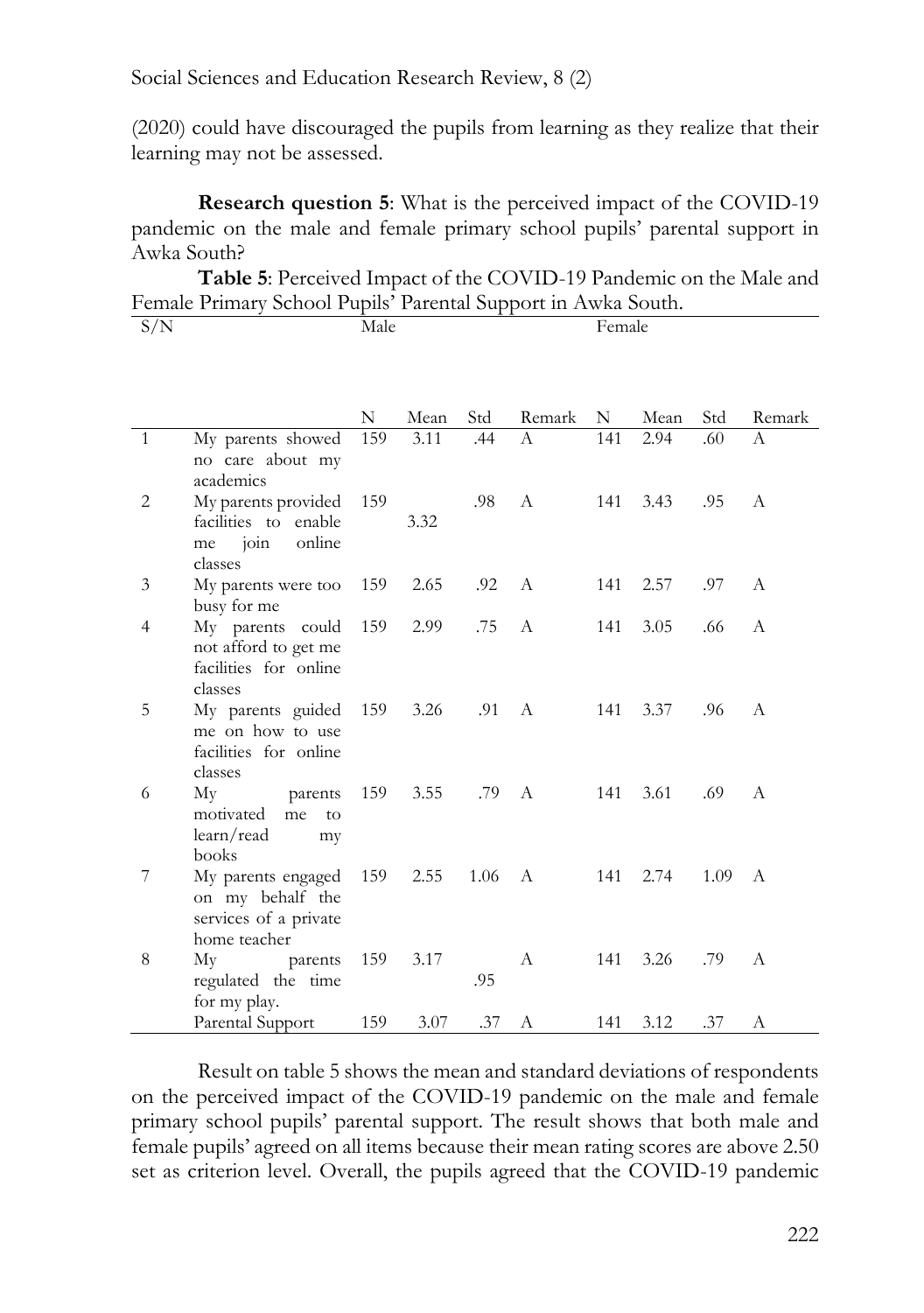impacted on their parent's support towards their academics. This finding corroborated the findings of Oyinloye (2020) and Moroni et al. (2020) and this could be as the untold hardship the pandemic brought upon the teeming masses or low class families.

### **Hypothesis testing**

**Hypothesis 1:** There is no significant difference in the Perceived Impact of the COVID-19 Pandemic on the Male and Female Primary School Pupils' Time Spent in Learning in Awka South.

**Table 6:** t-test Comparison of the Mean Ratings of Male and Female Pupils' response on the Perceived Impact of the COVID-19 Pandemic on Primary School Pupils' Time Spent in Learning.

| Source variation | N   |      | Mean SD | df  |      | t-value p-value | Decision        |
|------------------|-----|------|---------|-----|------|-----------------|-----------------|
|                  |     |      |         |     |      |                 |                 |
|                  |     |      |         |     |      |                 |                 |
| Male             | 159 | 2.75 | 0.54    |     |      |                 |                 |
| Female           | 141 | 2.72 | 0.54    | 298 | .286 | .775            | Not significant |
|                  |     |      |         |     |      |                 |                 |

The result in table 6 shows that there is no statistical significant difference between male and female primary school pupils on the perceived impact of COVID-19 pandemic on primary school pupils time spent in learning. This is because the p-value .775 is greater than the level of significance at 0.05. Therefore the null hypothesis was not rejected. This finding goes to show that regardless of gender, primary school pupils were given the same time and opportunity to be involved in the online teaching and learning sessions.

**Hypothesis 2:** There is no significant difference in the perceived impact of the COVID-19 pandemic on the male and female primary school pupils' pressure/stress signs in Awka South

**Table 7:** t-test Comparison of the Mean Ratings of Male and Female Pupils' response on the Perceived Impact of the COVID-19 Pandemic on Primary School Pupils' Pressure/Stress Signs in Learning.

| Source variation | $\mathbf N$ | Mean SD |      |     | df t-value | p-value | Sig         |
|------------------|-------------|---------|------|-----|------------|---------|-------------|
| Male             | 159         | 2.42    | 0.53 |     |            |         |             |
| Female           | 141         | 2.27    | 0.59 | 298 | 2.47       | .014    | Significant |

The result in table 7 shows that there is a statistical significant difference in the male and female primary school pupils' perception on the impact of the COVID-19 pandemic on their pressure/stress signs. This is because the p-value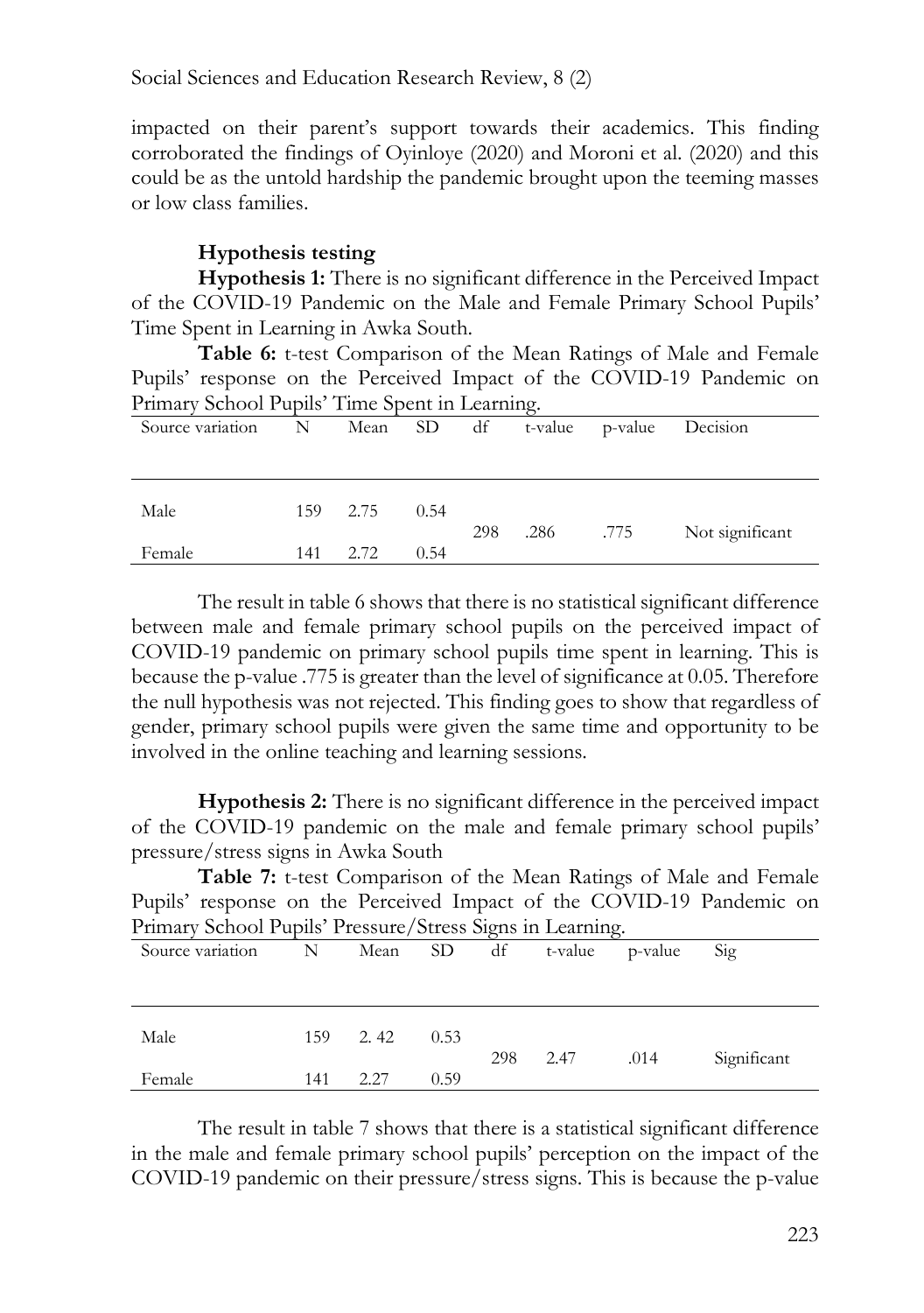.014 is less than the level of significance at 0.05. Therefore the null hypothesis was rejected. This finding corroborated the study of Onyeizugbo (2003) who posited that the stereotyped responsibilities assigned to male and female students at home, cause them to differ by certain factors.

**Hypothesis 3:** There is no significant difference in the Perceived Impact of the COVID-19 Pandemic on the Male and Female Primary School Pupils' Ways of Interaction in Awka South.

**Table 8:** t-test comparison of the Mean Ratings of Male and Female Pupils' response on the Perceived Impact of the COVID-19 Pandemic on the Primary School Pupils' Ways of Interaction in Learning.

| Source variation | N   | Mean | SD df |     | t-value | p-value | Sig             |
|------------------|-----|------|-------|-----|---------|---------|-----------------|
|                  |     |      |       |     |         |         |                 |
| Male             | 159 | 2.39 | .39   | 298 | .701    | .484    | Not significant |
| Female           | 141 | 2.37 | .40   |     |         |         |                 |

The result in table 8 shows that there is no statistical significant difference between male and female primary school pupils on the perceived impact of COVID-19 pandemic on primary school pupils' ways of interaction in learning. This is because the p-value .484 is greater than the level of significance at 0.05. Therefore the null hypothesis was not rejected. This finding goes to show that regardless of gender, primary school pupils shared similar interaction patterns even during the lockdown.

**Hypothesis 4:** There is no significant difference in the perceived impact of the COVID-19 pandemic on the male and female primary school pupils' learning motivation in Awka South.

**Table 9:** t-test Comparison of the Mean Ratings of Male and Female Pupils' on the Perceived Impact of the COVID-19 Pandemic on Primary School Pupils' Learning Motivation.

| Source variation | N   | Mean SD df |     |     | t-value | p-value | Sig             |
|------------------|-----|------------|-----|-----|---------|---------|-----------------|
|                  |     |            |     |     |         |         |                 |
| Male             | 159 | 2.74       | .56 | 298 |         |         |                 |
| Female           | 141 | 2.74       | .58 |     | .059    | .953    | Not significant |

The result in table 9 shows that there is no statistical significant difference between male and female primary school pupils on the perceived impact of COVID-19 pandemic on primary school pupils learning motivation. This is because the p-value .953 is greater than the level of significance at 0.05. Therefore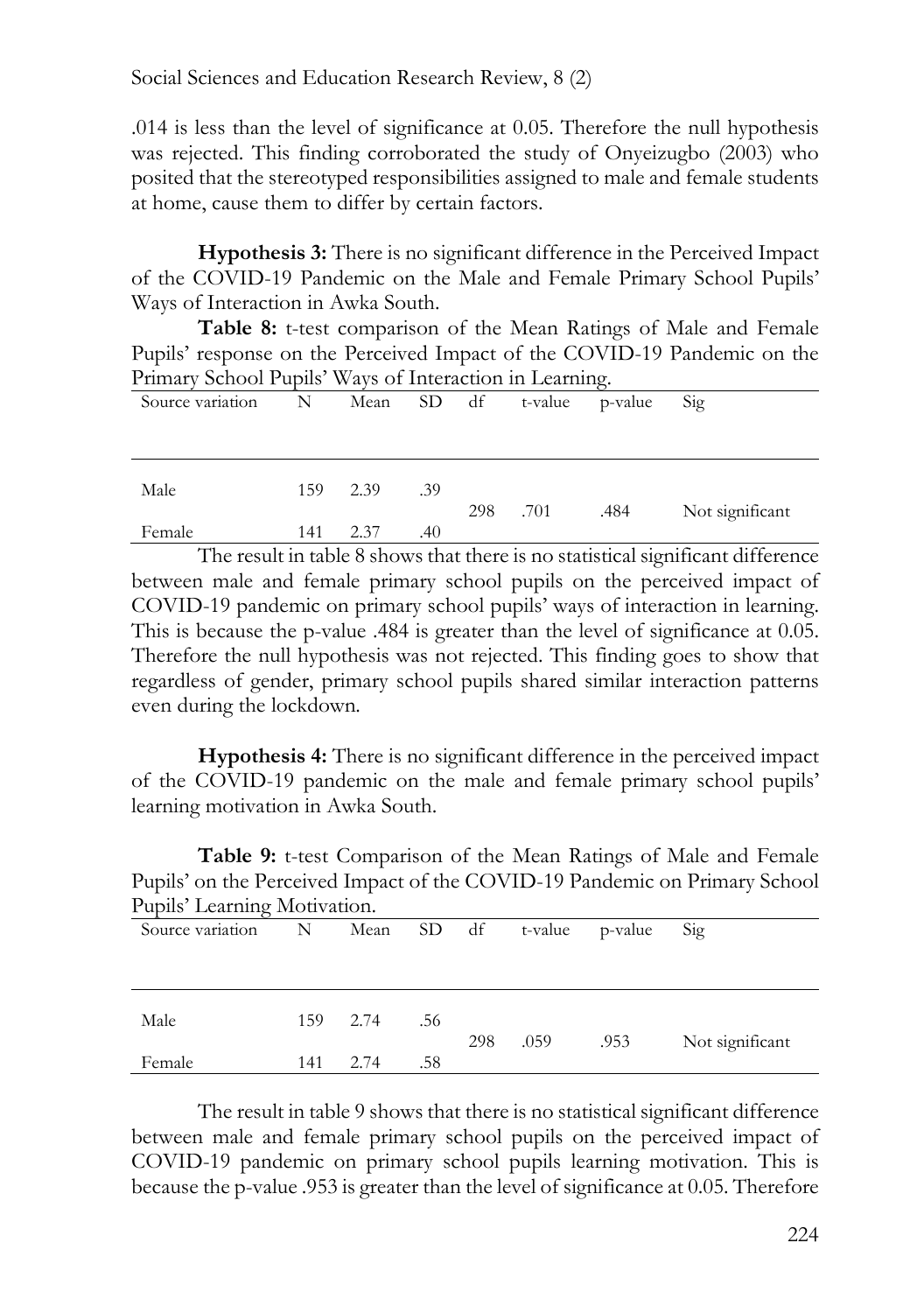the null hypothesis was not rejected. The findings showed that both male and female primary pupils had the same or similar learning motivation while using the online learning platforms for the teaching and learning process.

**Hypothesis 5:** There is no significant difference in the Perceived Impact of the COVID-19 Pandemic on the Male and Female Primary School Pupils' Parental Support in Awka South.

**Table 10:** t-test Comparison of the Mean Ratings of Male and Female Pupils' on the Perceived Impact of the COVID-19 Pandemic on Primary School Pupils' Parental Support.

| Source variation |     | Mean | SD | df  | t-value  | p-value | 512             |
|------------------|-----|------|----|-----|----------|---------|-----------------|
|                  |     |      |    |     |          |         |                 |
| Male             | 59ء | 3.07 |    |     |          |         |                 |
|                  |     |      |    | 298 | $-1.095$ | .275    | Not significant |
| Female           | 141 |      |    |     |          |         |                 |
|                  |     |      |    |     |          |         |                 |

The result in table 10 shows that there is no statistical significant difference between male and female primary school pupils on the perceived impact of COVID-19 pandemic on primary school pupils' parental support. This is because the p-value .275 is greater than the level of significance at 0.05. Therefore the null hypothesis was not rejected. This finding shows that the parents to these pupils gave them the same kind of support during the pandemic regardless of their gender.

### **Conclusion**

The study thus concludes that the COVID-19 pandemic impacted the primary school pupils in the area of the time spent in learning, learning motivation and parental support but had no impact on their pressure/stress signs and ways of interaction. The differences in the perceived impact of the COVID-19 pandemic on male and female primary school pupils in the discussed areas are not significant except for their pressure/stress signs.

### **Recommendations**

1. Government should provide the necessary resources to be deployed for effective online teaching and learning.

2. Government should provide training for both the teachers and the pupils of primary schools on the proper and effective use of online learning media/platforms in case of another lockdown/outbreak of any disease.

3. Parents should provide maximum support in any way possible to help the pupils adjust effectively and recover lost grounds occasioned by the COVID-19 pandemic

4. Proper and effective assessment should be incorporated in online learning platforms.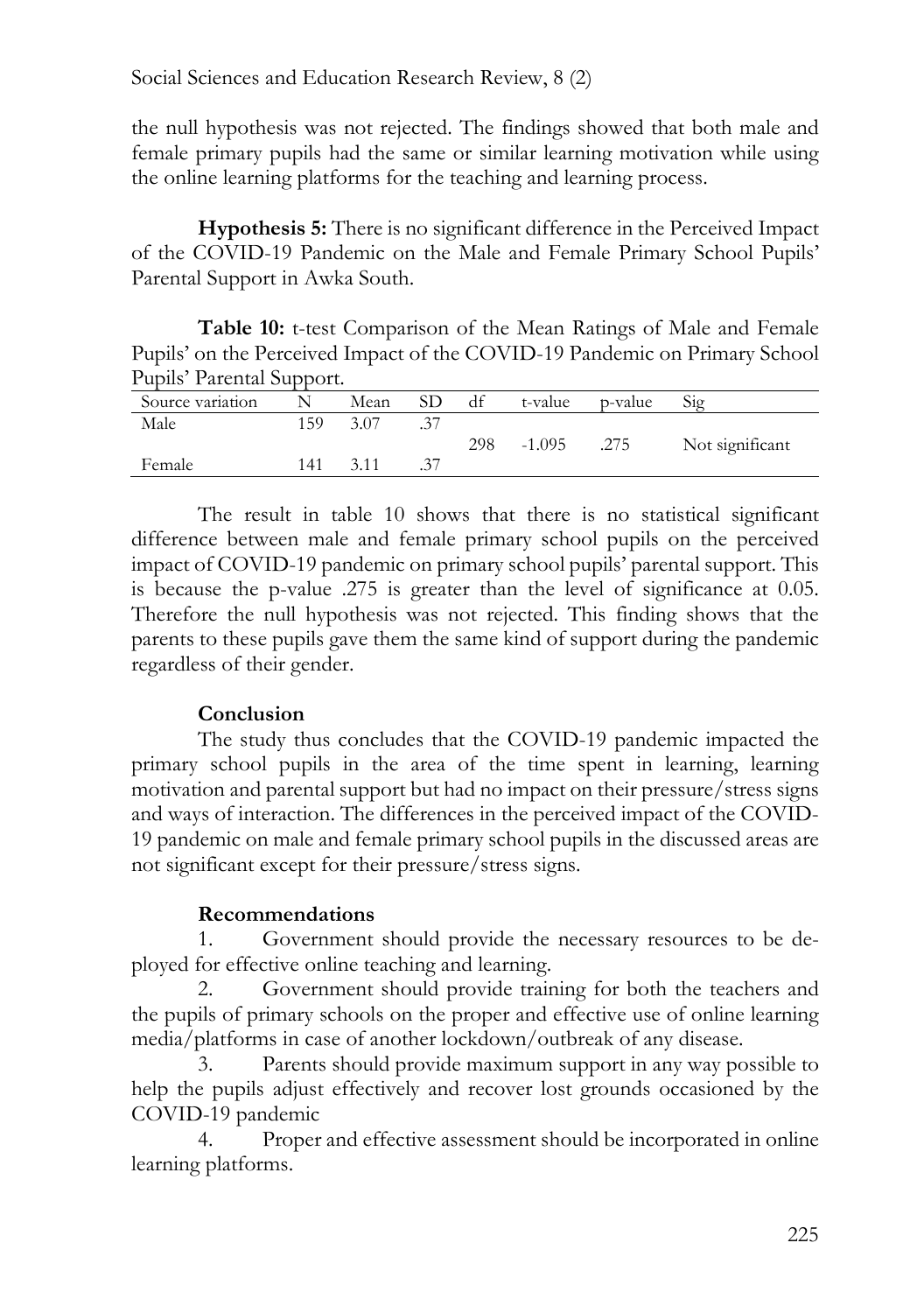5. Gender equality should be considered in the assignment of responsibilities to pupils both at home and in school.

# **References**

Anger, S., & Heineck, G. (2010). Do smart parents raise smart children? The intergenerational transmission of cognitive abilities. *Journal of population Economics*, *23*(3), 1105-1132.

Anikweze, C. M. (2013). Simplified approach to educational research.

Elikai, F., & Schuhmann, P. W. (2010). An examination of the impact of grading policies on students' achievement. *Issues in Accounting Education*, *25*(4), 677-693.

Ezeh, D.N. (2013). Science without women: a paradox. *75th Inaugural Lecture of the University of Nigeria, Nsukka* delivered on 30th May, 2013. Nsukka: University of Nigeria Senate Ceremonials Committee.

Goodman, R. D., Williams, J. M., Chung, R. C. Y., Talleyrand, R. M., Douglass, A. M., McMahon, H. G., & Bemak, F. (2015). Decolonizing traditional pedagogies and practices in counseling and psychology education: A move towards social justice and action. In *Decolonizing "multicultural" counseling through social justice* (pp. 147-164). Springer, New York, NY.

Holmlund, H., Lindahl, M., & Plug, E. (2011). The causal effect of parents' schooling on children's schooling: A comparison of estimation methods. *Journal of economic literature*, *49*(3), 615-51.

Huber, S. G., & Helm, C. (2020). COVID-19 and schooling: evaluation, assessment and accountability in times of crises—reacting quickly to explore key issues for policy, practice and research with the school barometer. *Educational Assessment, Evaluation and Accountability*, *32*(2), 237-270.

Okeke, J. O. (2011). Effect of mindmapping teaching strategy on students' achievement, interest and retention in senior secondary school chemistry. *Unpublished Ph.D Dissertation. University of Nigeria, Nsukka.*

Onyeizugbo, E. U. (2003). Effects of gender, age, and education on assertiveness in a Nigerian sample. *Psychology of women quarterly*, *27*(1), 12-16.

Oyinloye, O. M. (2020). Possible impact of COVID-19 on senior secondary school students' performance in science education in Nigeria. *Journal of Pedagogical Sociology and Psychology*, *2*(2), 80-85.

Sacerdote, B. (2011). Peer effects in education: How might they work, how big are they and how much do we know thus far?. In *Handbook of the Economics of Education* (Vol. 3, pp. 249-277). Elsevier.

Sonnemann, J., & Goss, P. (2020). COVID catch-up: Helping disadvantaged students close the equity gap.

Sprang, G., & Silman, M. (2013). Posttraumatic stress disorder in parents and youth after health related disasters. *Disaster medicine and public health preparedness*, *7*(1), 105-110.